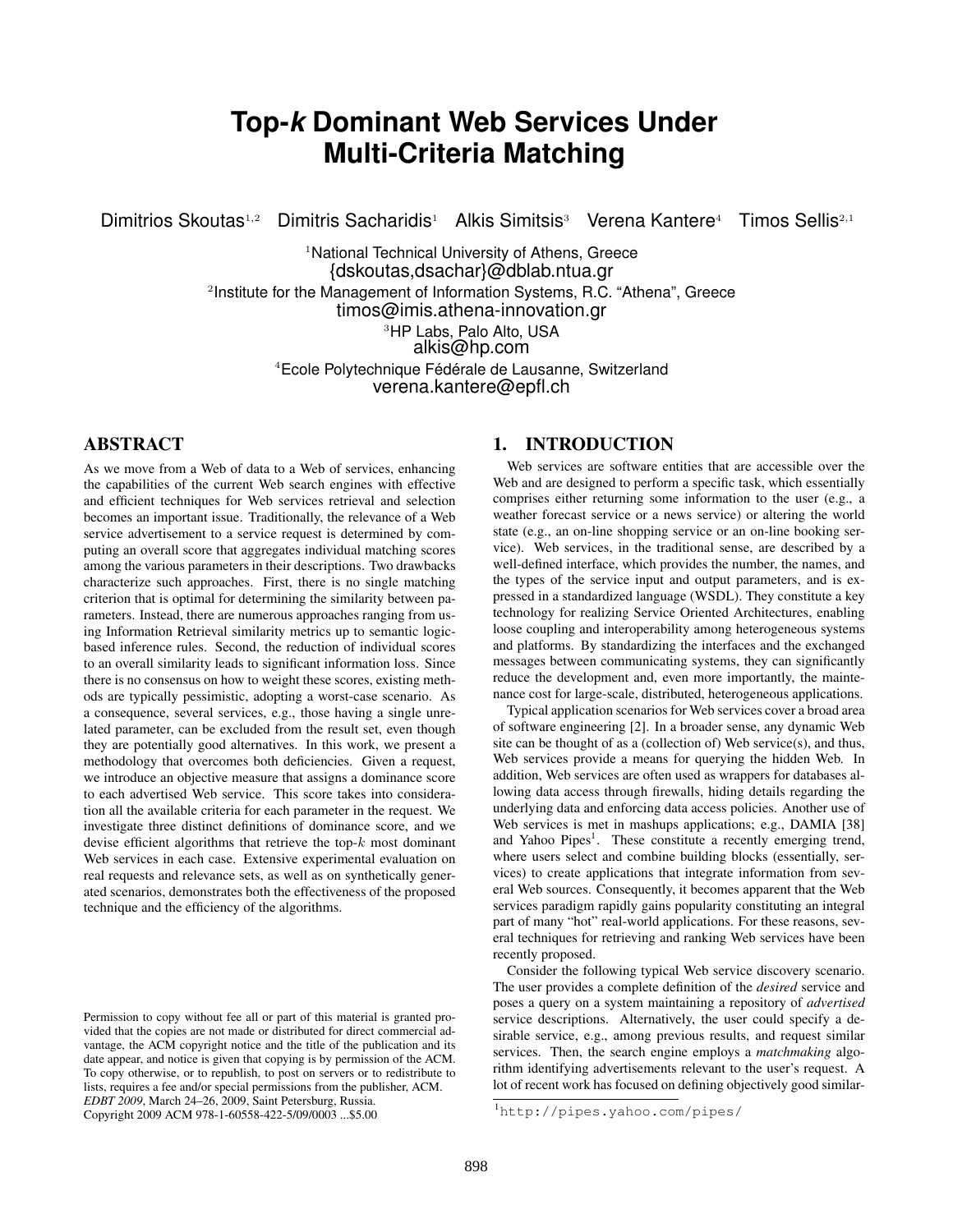ity measures capturing the *degree of match* between a requested and an advertised service. Typically, this process involves two steps: (i) selecting a criterion for assessing the similarity of service parameters, and (ii) aggregating individual parameter scores to obtain the overall degree of match between a request and an advertisement.

The first step involves the estimation of the degree of match between parameters of the request and the advertisement. There are two paradigms for assessing the match among parameters. The first, treats parameter descriptions as documents and employs basic Information Retrieval techniques to extract keywords; e.g., [16]. Subsequently, a string similarity measure is used to compute the degree of match. The second paradigm follows the Semantic Web vision. Services are enriched by annotating their parameters with semantic concepts taken from domain ontologies; e.g., [32, 28]. Then, estimating the degree of parameter match reduces to a problem of logic inference: a reasoner is employed to check for equivalence or subsumption relationships between concepts.

Both paradigms share their weaknesses and strengths. Regarding the former techniques, keyword-based matchmaking fails to properly identify and extract semantics since service descriptions are essentially very short documents with few terms. On the other hand, the latter techniques face common Semantic Web obstacles, e.g., the lack of available ontologies, the difficulty in achieving consensus among a large number of involved parties, and the considerable overhead in developing, maintaining an ontology and semantically annotating the available data and services. More recently, hybrid techniques for estimating the degree of parameter match have appeared, e.g., [23], taking into account both paradigms. Still, the common issue with all approaches is that there is no *single* matching criterion that optimally determines the similarity between parameters. In fact, different similarity measures may be more suitable, depending on the particular domain or the particular pair of request and offer. Therefore, we advocate an approach that simultaneously employs *multiple matching criteria*.

The second step in matchmaking deals with the computation of the *overall* degree of match for a pair of requested and advertised services taking into consideration the individual scores of corresponding parameters. Various approaches for aggregating parameter match scores exist. One direction is to assign weights, determined through user feedback, to individual scores [16]. Appropriate weights are chosen either by assuming a-priori knowledge about the user's preferences or by applying expensive machine learning techniques. Both alternatives face serious drawbacks and raise a series of other issues to be solved. More often, methods are pessimistic adopting a worst-case scenario. The overall service similarity is derived from the worst degree of match among parameters. However, this leads to information loss that significantly affects the retrieved results accuracy (see Section 5). For example, services having only one bad matching parameter may be excluded from the result set, even though they are potentially good alternatives.

A significant, yet often neglected, aspect of the matchmaking process is the *ranking* of the advertised services based on their degree of match. It is important that useful results appear high on the list. A recent survey [20] shows that users view the top-1 search result in about 80% of the queries, whereas results ranked below 3 were viewed in less than 50% of the queries. In addition, Web service discovery plays an important role in fully automated scenarios, where a software agent, e.g., for travel planning, acting on behalf of a human user, automatically selects and composes services to achieve a specific task. Typically, the agent will only try a few top ranked results ignoring the rest.

The following example portrays a typical discovery scenario, showing the challenges in identifying the top matching services.

Example. Consider a user searching for a Web service providing weather information for a specific location. For simplicity, we assume only one input  $P_{in}$  and one output  $P_{out}$  parameter. There are four available services,  $A, B, C, D$ . Furthermore, three different matching filters (e.g., different string similarity measures),  $f_{m_1}, f_{m_2}, f_{m_3}$ , have been applied resulting in the degrees of match shown in Table 1. Observe that under any criterion, service A constitutes a better match with respect to both parameters, than any other service. However, there is no clear winner among the other three services. For instance, consider services  $B$  and  $D$ . If the first matching criterion is the one that more closely reflects the actual relevance of  $B$  to the given request, then  $B$  is definitely a better match than D. On the other hand, if the second measure is chosen, then B has a lower match degree for the input parameter but a higher degree for the output. Even for such a simple scenario, specifying an appropriate ranking for the candidate matches is not straightforward.

Table 1: Example services and matching criteria scores

| <b>Service</b> | <b>Parameter</b> | $f_{m_{1}}$ | $f_{m_2}$ | $f_{m_{\rm 3}}$ |
|----------------|------------------|-------------|-----------|-----------------|
| А              | $P_{in}$         | 0.96        | 1.00      | 0.92            |
|                | $P_{out}$        | 0.92        | 0.96      | 1.00            |
| B              | $P_{in}$         | 0.80        | 0.60      | 0.64            |
|                | $P_{out}$        | 0.80        | 0.88      | 0.72            |
| $\overline{C}$ | $P_{in}$         | 0.84        | 0.88      | 0.72            |
|                | $P_{out}$        | 0.84        | 0.64      | 0.60            |
| D              | $P_{in}$         | 0.76        | 0.68      | 0.56            |
|                | $P_{out}$        | 0.76        | 0.64      | 0.68            |

Contributions. Summarizing, we can identify the following main challenges for Web services search:  $(\mathcal{R}_1)$  how to combine the degrees of match for the different parameters in the matched descriptions;  $(\mathcal{R}_2)$  how to combine the match results from the individual similarity measures; and  $(R_3)$  how to rank the results. Our approach is based on the notion of *dominance* to address the problem of ranking available Web service descriptions with respect to a given service request, in the presence of multiple parameters and matching criteria. Given two objects  $U$  and  $V$ , each described by a set of  $d$  parameters,  $U$  is said to dominate  $V$  iff  $U$  is better than or equal to  $V$  in all the parameters, and strictly better in at least one parameter. This concept allows us to define three ranking criteria, presented in Section 3, which address the aforementioned challenges. Our contributions are summarized as follows:

- 1. We introduce the notion of top- $k$  dominant Web services, specifying three ranking criteria for matching Web service descriptions with service requests using multiple similarity measures.
- 2. Based on this specification, we present efficient algorithms for selecting the top-k matches for a service request.
- 3. We experimentally evaluate our approach both in terms of retrieval effectiveness, using real requests and relevance sets, as well as in terms of efficiency, using synthetically generated scenarios.

Outline. The rest of the paper is structured as follows. Section 2 reviews related work. Section 3 formally introduces the problem of ranking Web service descriptions. Section 4 describes efficient algorithms for retrieving the top- $k$  matches for a Web service request. Section 5 presents our experimental study. Finally, Section 6 concludes the paper.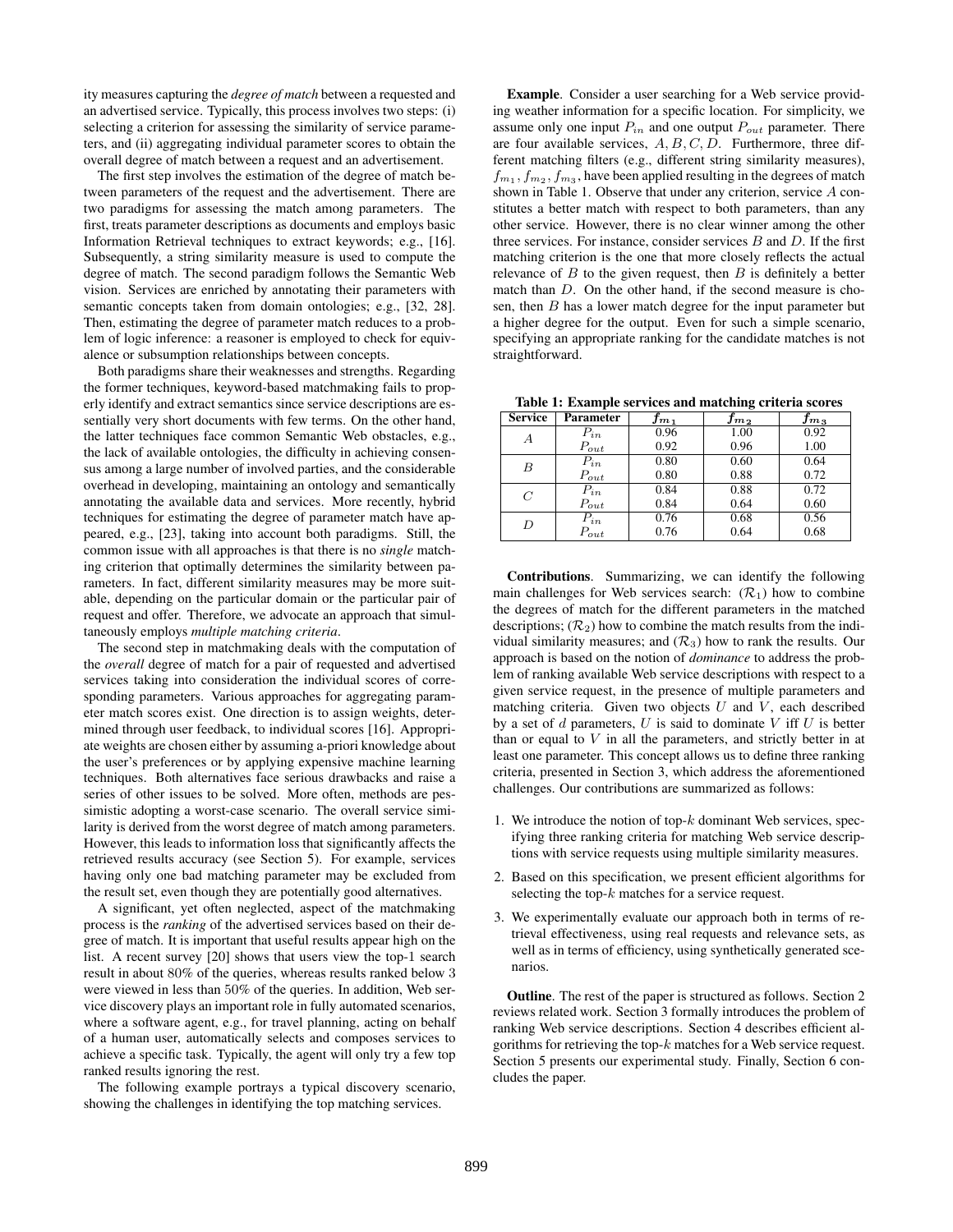# 2. RELATED WORK

In this section we discuss related work in the areas of Web service discovery, skylines, and data fusion.

Web Service Discovery. Current industry standards for the description and the discovery of Web services (WSDL, UDDI) provide limited search capabilities, focusing on describing the structure of the service interfaces and of the exchanged messages, and addressing the discovery process as keyword-based search. In [15], the need for employing many types of matching is identified, and the integration of multiple external matching services to a UDDI registry is proposed. Selecting the external matching service is based on specified policies (e.g., the first available, or the most successful). If more than one matching services are invoked, the policy specifies whether the union or the intersection of the results should be returned. The work in [16] focuses on similarity search for Web service operations, combining multiple sources of evidence. A clustering algorithm groups names of parameters into semantically meaningful concepts, used to determine the similarity between I/O parameters. Different types of similarity are combined using a linear function, with weights being assigned manually, based on analysis of the results from different trials. Learning the weights from user feedback is mentioned as for future work.

Following the Semantic Web vision, several approaches have been proposed exploiting ontologies to semantically enhance the service descriptions (WSDL-S [1], OWL-S [10], WSMO [19]). Web services matchmaking is then treated as a logic inference task [32, 28]. The matching algorithms in [11] and [39] assess the similarity between requested and offered inputs and outputs by comparing classes in an associated domain ontology. In [8] the matching of requested and offered parameters is treated as matching bipartite graphs. The work presented in [6] employs ontologies and user profiles and uses techniques like query expansion or relaxation to try to satisfy user requests. Finally, OWLS-MX [23] and WSMO-MX [21] are hybrid matchmakers for OWL-S and WSMO services, respectively.

These works focus on matching pairs of parameters from the requested and offered services, while the overall match is typically calculated as a weighted average, assuming the existence of an appropriate weighting scheme. Furthermore, none of these approaches considers more than one matching criteria simultaneously. However, from the diversity of these approaches, it is evident that there is no single matching criterion that constitutes the silver bullet for the problem. On the other hand, the approach proposed in this paper addresses this issue and provides a generic and efficient way to accommodate and leverage multiple matching criteria and service parameters, without loss of information from aggregating the individual results and without requiring a-priori knowledge concerning the user's preferences.

Skylines. Our case resembles concepts of multi-objective optimization, which has been studied in the literature, initially as *maximum vector* problem [25, 36], and more recently, as *skyline queries* [9]. Given a set of points in a  $d$ -dimensional space, the skyline is defined as the subset containing those points that are not dominated by any other point. Thus, the best answers for such a query exist in the skyline.

Skyline queries have received a lot of attention over the recent years, and several algorithms have been proposed. BNL [9] is a straightforward, generic skyline algorithm. It iterates over the data set, comparing each point with every other point, and reports the points that are not dominated by any other point. SFS [14] improves the efficiency of BNL, by pre-sorting the input according to a monotone scoring function  $F$ , reducing the number of dominance checks required. SaLSa [7] proposes an additional modification, so that the computation may terminate before scanning the whole data set.

Even though our work exploits the basic techniques underlying these methods (see Section 4), these algorithms are not directly applicable to our problem, as they do not deal with ranking issues (the objects comprising the skyline are incomparable to each other) or with the requirement for multiple matching criteria. Also, the size of the skyline is not known a-priori, and, depending on the data dimensionality and distribution may often be either too large or too small. In addition, our work borrows some ideas from the probabilistic skyline model for uncertain data introduced in [34], which however also does not provide any ranking of the data.

Other works exploit appropriate indexes, such as  $B^+$ -tree or Rtree, to speed-up the skyline computation process [40, 24, 33, 27]. Note that these techniques apply only on static data, where the overhead of building the index is amortized across multiple queries. In our setting, the underlying data depend on the matching scores and thus an index would have to be rebuilt for each query.

The importance of combining top- $k$  queries with skyline queries has been pointed out in [42]. However, there are some important differences to our work. First, this approach also relies on the use of an index, in particular an aggregate R-tree. Second, it considers only one of the ranking criteria proposed in this paper (see Section 3). Third, it does not address the requirement for handling multiple matching criteria. The works in [13, 5] deal with the problem that the skyline in high dimensional spaces is too large. For this purpose,  $[13]$  relaxes the notion of dominance to k-dominance, so that more points are dominated. It also considers top- $\delta$  dominant skyline queries, which, in contrast to our case, return a set of at least (i.e., not exactly)  $\delta$  points. Also, the selection criterion is different to ours; in fact, it resembles subspace skyline analysis [35]. On the other hand, [5] relies on users to specify additional preferences among points so as to decrease the result size. Finally, the  $k$  most representative skyline operator is proposed in [30]. This selects a set of  $k$  skyline points, so that the number of points dominated by at least one of them is maximized. Again, this differs from our ranking criteria, and it does not consider any extensions to meet the requirement for multiple similarity scores in our case.

Data Fusion. Given a set of ranked lists of documents returned from multiple methods – e.g., from different search engines, different databases, and so on – in response to a given query, *data fusion* (a.k.a. results merging, metasearch or rank aggregation) is the construction of a single ranked list combining the individual rankings. The data fusion techniques can be classified [3] based on whether they require knowledge of the relevance scores and whether training data is used. The simplest method based solely on the documents' ranks is the Borda-fuse model introduced in [3]. In its nontraining flavor, it assigns as score to each document the summation of its rank (position) in each list. The documents in the fused list are ranked by increasing order of their score, solving ties arbitrarily. Training data can be used to assess the performance of each source and, hence, learn its importance. In this case, the sources are assigned weights relative to their importance and a document's score is the weighted summation of its ranks.

The Condorcet-fuse method [31] is another rank-based fusion approach. It is based on a majoritarian voting algorithm, which specifies that a document should be ranked higher in the fused list than another document if the former is ranked higher than the latter more times than the latter is ranked higher than the former. Condorcet-fuse proceeds iteratively: it identifies the winner(s), i.e., the highest ranked document(s), removes it/them from the lists and then repeats the process until there are no more documents to rank.

For the case where the relevance scores are given/known, several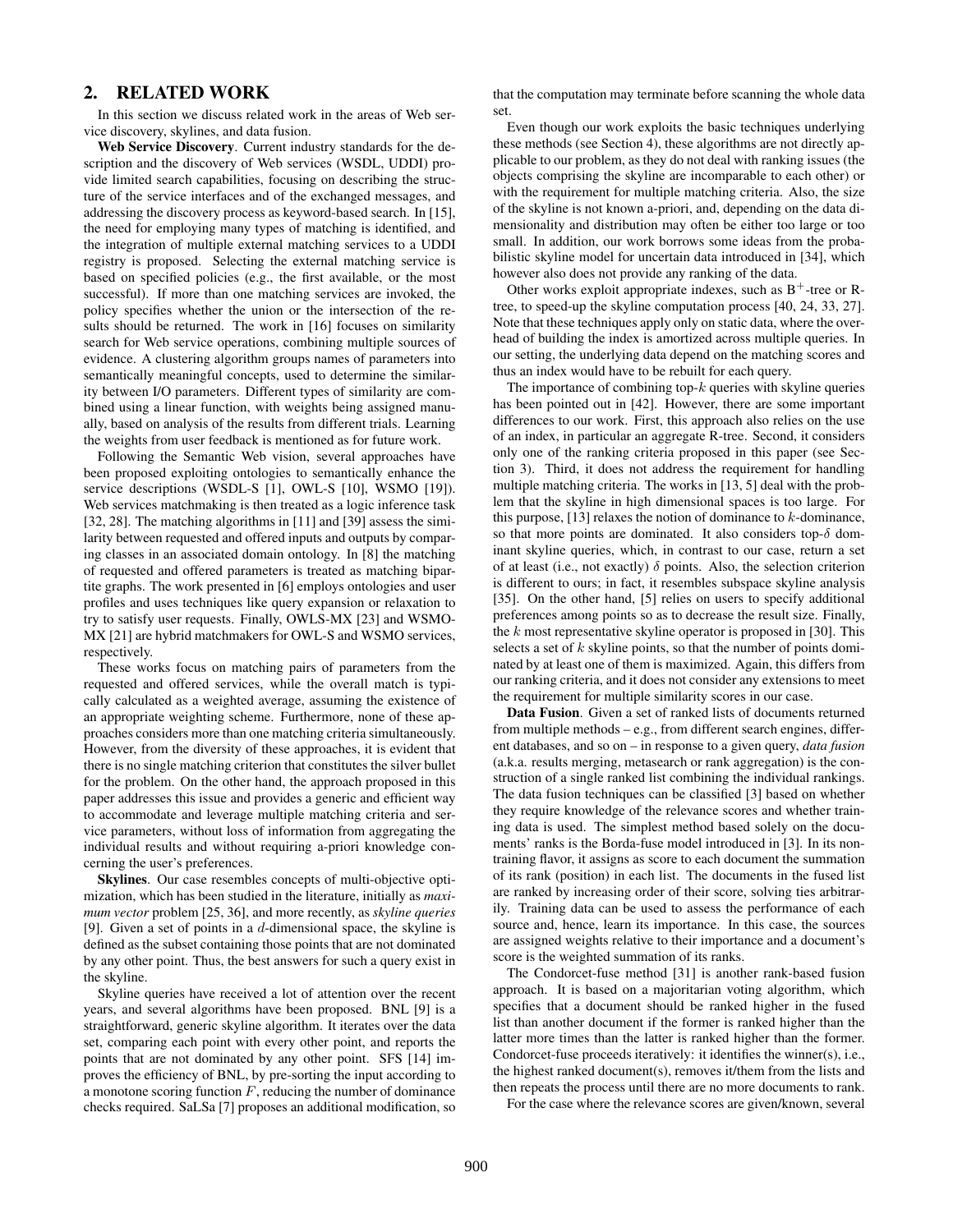fusion techniques, including CombSUM, CombANZ and CombMNZ, were discussed in [18]. In CombSUM, the final (fused) relevance score of a document is given by the summation of the relevance scores assigned by each source; if a document does not appear in a list, its relevance score is considered 0 for that list. In CombANZ (CombMNZ), the final score of a document is calculated as the score of CombSUM divided (multiplied) by the number of lists in which the document appears. In [26], the author concludes that CombMNZ provides the best retrieval efficiency.

When training data is available, it is shown in [41] that a linear (weighted) combination of scores works well when the various rank engines return similar sets of relevant documents and dissimilar sets of non-relevant documents. For example, a weighted variant of CombSUM is successfully used in [37] for the fusion of multilingual ranked lists. The optimal size of the training data that balances effectiveness and efficiency is investigated in [12].

Probabilistic fusion techniques, which rank documents based on their probability of relevance to the given query, have also appeared. The relevance probability is calculated in the training phase, and depends on which rank engine returned the document amongst its results and the document's position in the result set. In [29], such a technique was shown to outperform CombMNZ.

An outranking approach was recently presented in [17]. According to this, a document is ranked better than another if the majority of input rankings is in concordance with this fact and at the same time only a few input rankings refute it.

Seen in the context of data fusion, our work addresses the novel problem where in each ranking a *vector of scores*, instead of a single score, is used to measure the relevance for each data item.

#### 3. PROBLEM DEFINITION

In this section, we formally describe the problem of multi-criteria Web services matching, we introduce our terminology and notation, and we formalize our notion for *top-*k *dominant Web services*. Also, to motivate and justify our formulation, we discuss some related notions, namely *p-skyline* [34] and *K-skyband* [33], showing that these concepts are inadequate in capturing the requirements of the problem at hand.

To abstract away from a particular Web service representation, we model a Web service operation as a function that receives a number of inputs and returns a number of outputs. Other types of parameters, such as pre-conditions and effects or QoS parameters, can be handled similarly. Hence, in the following, the description of a Web service operation corresponds to a vector  $S$  containing its I/O parameters. A request  $R$  is viewed as the description of a desired service operation, and is therefore represented in the same way.

Given a Web service request, the search engine matches registered services against the desired description. For this purpose, it uses a similarity measure  $f_m$  to assess the similarity between the parameters in these descriptions. If more than one offered parameters match a requested parameter, the closest match is considered. Thus, the result of matching a pair  $\langle R, S \rangle$  is specified by a vector  $U_{R,S}$ , such that

$$
\forall i \in [0, |R|] \ U_{R,S}[i] = \max_{j=0}^{|S|} f_m(R[i], S[j]). \tag{1}
$$

As discussed in Section 1, achieving better retrieval accuracy requires employing more than one matching criteria. Then, for each different similarity measure  $f_{m_i}$ , a match vector  $U_{R,S}^{m_i}$  is produced. Hereafter, we refer to each such individual vector as *match instance*, denoted by lowercase letters (e.g., u, v), whereas to the set of such vectors for a specific pair  $\langle R, S \rangle$  as *match object*, denoted by uppercase letters (e.g.,  $U$ ,  $V$ ).

To address the challenges  $\mathcal{R}_1$ ,  $\mathcal{R}_2$ , and  $\mathcal{R}_3$  discussed in Section 1, we propose an approach based on the notion of *dominance*, also used in skyline queries [9]; i.e., queries returning those objects in a data set that are not dominated by any other object. Assume a set of match instances  $\mathcal I$  in a d-dimensional space. Given two instances  $u, v \in \mathcal{I}$ , we say that u dominates v, denoted by  $u \succ v$ , iff  $u$  is better than or equal to  $v$  in all dimensions, and strictly better in at least one dimension, i.e.

$$
u \succ v \Leftrightarrow \forall i \in [0, d) \ u[i] \ge v[i] \land \exists j \in [0, d) \ u[j] > v[j] \tag{2}
$$

If  $u$  is neither dominated by nor dominates  $v$ , then  $u$  and  $v$  are incomparable. The notion of dominance addresses requirement  $(\mathcal{R}_1)$ , since comparing matched services takes into consideration the degrees of match in all parameters, instead of calculating and using a single, overall score.

**Example (Cont'd)**. Consider the example of Table 1. Let  $S_{R,S}^{m_i}$  =  $(s_i.P_{in}, s_i.P_{out})$  denote the match vector under criterion  $f_{m_i}$  for the input and output parameters of service S. Figure 1 draws the degrees of match  $s_i$  as an instance in the  $P_{in} \times P_{out}$  space for all services and criteria. For example,  $a_1$  corresponds to the degrees of match of service A under  $f_{m_1}$  and, hence, has coordinates (0.96, 0.92). Clearly, instances that are in the top right corner constitute better matches. Notice that instance  $d_1$  dominates instances  $b_3$  and  $c_3$ . Similarly, it is dominated by instances  $b_1$  and  $c_1$ , as well as by all instances of A, but it neither dominates nor is dominated by  $b_2$  and  $c_2$ .



Figure 1: Services of Table 1 in the  $P_{in} \times P_{out}$  space

To address the requirement of multiple matching criteria  $(\mathcal{R}_2)$ , i.e., having a set of match instances per service, we use a model similar to the probabilistic skylines proposed in [34]. The dominance relationship between two instances  $u$  and  $v$  is defined as previously. Then, the dominance relationship between two objects U and V is determined by comparing each instance  $u \in U$  to each instance  $v \in V$ . This may result in a partial dominance of U by  $V$ , in other words a probability under which  $U$  is dominated by  $V$ . Note that, without loss of generality, all instances of an object are considered of equal probability, i.e., all the different matching criteria employed are considered of equal importance; it is straightforward to extend the approach to the case that different weights are assigned to each matching criterion. Based on this notion, the work in [34] defines the concept of *p-skyline*, which comprises all the objects belonging to the skyline with probability at least p.

Although  $\mathcal{R}_2$  is satisfied by the assumption of multiple instances per object,  $\mathcal{R}_3$  is not fulfilled by the concept of p-skyline. The notion of skyline, and consequently that of p-skyline, is too restrictive: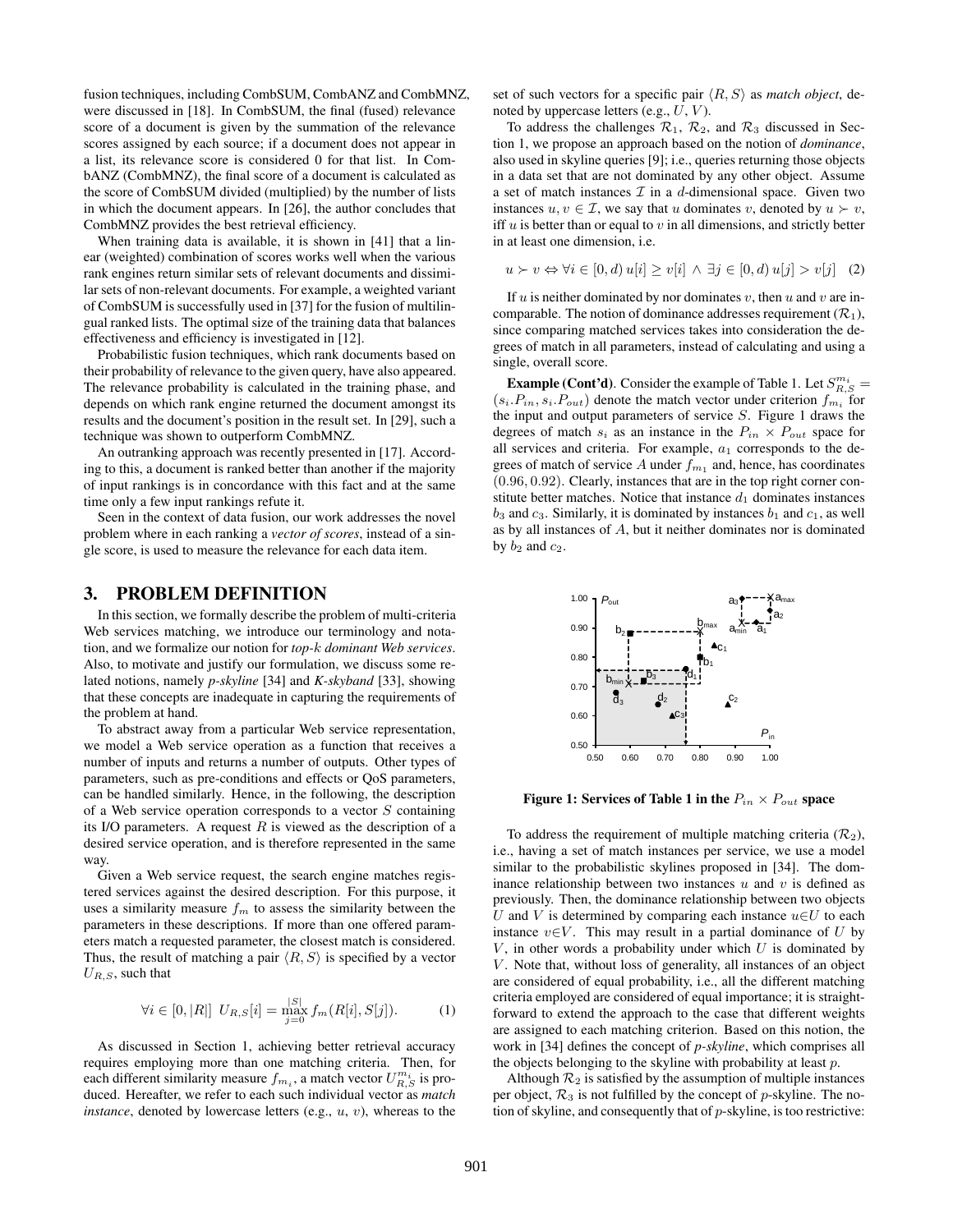only objects not dominated by any other object are returned. However, for Web services retrieval, given that the similarity measures provide only an indication of the actual relevance of the considered service to the given request, interesting services may be missed.

A possible work-around would be to consider a *K-skyband* query, which is a relaxed variation of a skyline query, returning those objects that are dominated by at most  $K$  other objects [33]. In particular, we could extend the p-skyline to the *p-K-skyband*, comprising those objects that are dominated by at most  $K$  other objects with probability at least  $p$ . Relaxing (restricting) the value of  $K$ , increases (reduces) the number of results to be returned. Still, such an approach faces two serious drawbacks. The first is how to determine the right values for the parameters  $p$  and  $K$ . A typical user may specify the number of results that he/she would like to be returned (e.g., top 10), but he/she cannot be expected to understand the semantics or tune such parameters neither it is possible to determine automatically the values of  $p$  and  $K$  from the number of desired results. Second, the required computational cost is prohibitive. Indeed, in contrast to the p-skyline where only one case for each object needs to be tested (i.e., the case that this object is not dominated by any other object), the  $p-K$ -skyband requires to consider, for each object, the cases that it is dominated by exactly 0, 1, 2, ..., K other objects, i.e., a number of  $\sum_{j=0}^{K} \frac{N!}{j!(N-j)!}$  cases, where  $N$  is the total number of matches.

In the following, we formulate three ranking criteria that meet requirements  $\mathcal{R}_1$ ,  $\mathcal{R}_2$ , and  $\mathcal{R}_3$  without facing the aforementioned limitations. The first two are based, respectively, on the following intuitions: (a) a match is good if it is *dominated* by as *few* other matches as possible, and (b) a match is good if it *dominates* as *many* other matches as possible; the third *combines* both.

**Dominated Score.** Given an instance  $u$ , we define the dominated score of  $u$ , denoted by  $dds$ , as:

$$
u.dds = \sum_{V \neq U} \frac{|\{v \in V \mid v \succ u\}|}{|V|} \tag{3}
$$

Hence,  $u$ .dds considers the instances that dominate  $u$ . The dominated score of an object  $U$  is defined as the (possibly weighted) average of the dominated scores of its instances:

$$
U.dds = \sum_{u \in U} \frac{u.dds}{|U|} \tag{4}
$$

The dominated score of an object indicates the average number of objects that dominate it. Hence, a *lower* dominated score indicates a better match.

**Dominating Score.** Given an instance  $u$ , we define the dominating score of  $u$ , denoted by  $dgs$ , as:

$$
u.dgs = \sum_{V \neq U} \frac{|\{v \in V \mid u \succ v\}|}{|V|} \tag{5}
$$

Thus,  $u.dgs$  considers the instances that  $u$  dominates. The dominating score of an object  $U$  is defined as the (possibly weighted) average of the dominating scores of its instances:

$$
U.dgs = \sum_{u \in U} \frac{u.dgs}{|U|} \tag{6}
$$

The dominating score of an object indicates the average number of objects that it dominates. Hence, a *higher* dominating score indicates a better match.

**Dominance Score.** Given an instance  $u$ , we define the dominance

score of  $u$ , denoted by  $ds$ , as:

$$
u.ds = u.dgs - \lambda \cdot u.dds \tag{7}
$$

The dominance score of  $u$  promotes  $u$  for each instance it dominates, while penalizing it for each instance that dominates it. The parameter  $\lambda$  is a scaling factor explained in the following. Consider an instance  $u$  corresponding to a good match. Then, it is expected that  $u$  will dominate a large number of other instances, while there will be only few instances dominating  $u$ . In other words, the  $dgs$ and dds scores of u will differ, typically, by orders of magnitude. Hence, the factor  $\lambda$  scales dds so that it becomes sufficient to affect the ranking obtained by dgs. Consequently, the value of  $\lambda$ depends on the size of the data set and the distribution of the data. A heuristic for selecting the  $\lambda$  value that works well in practice (see Section 5.1) is  $\Delta dgs/\Delta dds$ , where  $\Delta dgs$  and  $\Delta dds$  are the differences in the scores of the first and second result obtained by each respective criterion.

The dominance score of an object  $U$  is defined as the (possibly weighted) average of the dominance scores of its instances:

$$
U.ds = \sum_{u \in U} \frac{u.ds}{|U|} \tag{8}
$$

**Example (Cont'd).** Consider object C with instances  $c_1$ ,  $c_2$  and  $c_3$  shown in Figure 1. Instance  $c_1$  is dominated by  $a_1$ ,  $a_2$  and  $a_3$ , whereas it dominates  $b_1$ ,  $b_3$ ,  $d_1$ ,  $d_2$  and  $d_3$ . Thus, its scores are:  $dds = 1, dgs = 5/3$  and  $ds = 2/3$  (for  $\lambda = 1$ ).

We now provide the formal definition for the top- $k$  dominant Web services selection problem.

Formal Statement of the Problem. Given a Web service request  $R$ , a set of available Web services  $S$ , and a set of similarity measures  $\mathcal{F}_m$ , return the top-k matches, according to the aforementioned ranking criteria.

## 4. RANKING WEB SERVICES

We first introduce some important observations pertaining to the problem at hand. The algorithms for selecting the top- $k$  services according to dds, dgs and ds are presented in Sections 4.1, 4.2 and 4.3, respectively.

A straightforward algorithm for calculating the dominated (resp., dominating) score is the following. For each instance  $u$  of object  $U$ iterate over the instances of all other objects and increase a counter associated with  $U$ , if  $u$  dominates (resp., is dominated by) the instance examined. Then, to produce the top- $k$  list of services, simply sort them according to the score in the counter. However, the applicability of this approach is limited by its large computation cost independent of  $k$ . Observe that no matter the value of  $k$ , it exhaustively performs all possible dominance checks among instances.

On the other hand, our algorithms address this issue by establishing lower and upper bounds for the dominated/dominating scores. This essentially allows us to (dis-)qualify objects to or from the results set, without computing their exact score. Let  $U$  be the current  $k$ -th object. For another object  $V$  to qualify for the result set, the score of  $V$ , as determined by its bounds, should be at least as good (i.e., lower, for dds, or higher, for  $dqs$ ) as that of U. In the following, we delve into some useful properties of the dominance relationship (see Equation 2), in order to prune the search space.

Observe that the dominance relationship is transitive, i.e., given three instances u, v and w, if  $u \succ v$  and  $v \succ w$ , then  $u \succ w$ . An important consequence for obtaining upper and lower bounds is the following.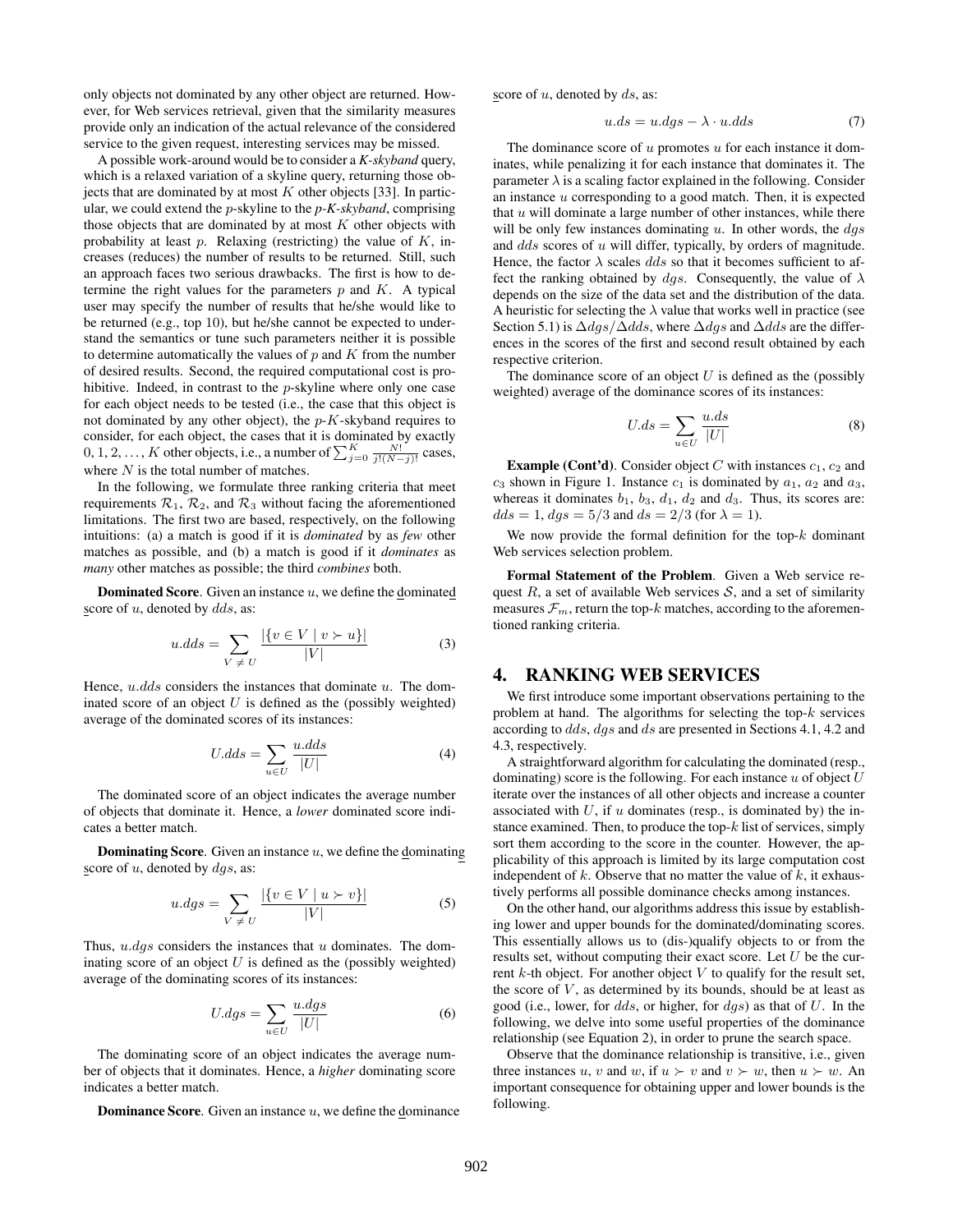$$
\begin{array}{c}\n\begin{array}{c}\n\text{TKDD} & \text{TKDG} \\
\hline\n\end{array} \\
\longrightarrow\n\begin{array}{c}\n\text{HHDG} \\
\hline\n\end{array} \\
\begin{array}{c}\n\text{HMO} \\
\hline\n\end{array}
$$

Figure 2: Search space for  $TKDD, TKDS$ , and  $TKM$ 

**Property 1.** *If*  $u \succ v$ , then v *is dominated by at least as many instances as u, i.e., v.dds*  $\geq u$ *.dds, and it dominates at most as many instances as u, i.e., v.dgs*  $\leq u.dgs$ .

Presorting the instances according to a monotone function, e.g.,  $F(u) = \sum u[i]$ , can help reduce unnecessary checks.

i

**Property 2.** Let  $F(u)$  be a function that is monotone in all dimen*sions.* If  $u \succ v$ , then  $F(u) > F(v)$ .

To exploit this property, we place the instances in a list sorted in descending order of the sum of their values. Then, given an instance  $u$ , searching for instances by which  $u$  is dominated (resp., it dominates) can be limited to the part of the list before (resp., after) u. Furthermore, if  $F(u)$  is also symmetric in its dimensions [7], e.g.,  $F(u) = \sum u[i]$ , the following property holds, providing i a termination condition.

Property 3. *Let* F(u) *be a function that is monotone and symmetric in all dimensions.* If  $\min_i u[i] \geq F(v)$  for two instances u *and* v*, then* u *dominates* v *as well as all instances with* F() *value smaller than* v*'s.*

Given an object  $U$ , let  $u_{min}$  be a virtual instance of  $U$  whose value in each dimension is the minimum of the values of the actual instances of U in that dimension, i.e.,  $u_{min}[i] = \min_{j=0}^{|U|} u_j[i]$ ,  $\forall i \in$ [0, d). Similarly, let  $u_{max}[i] = \max_{j=0}^{|U|} u_j[i], \ \forall i \in [0, d)$ . Viewed in a 2-d space, these virtual instances,  $u_{min}$  and  $u_{max}$ , form, respectively, the lower-left and the upper-right corners of a virtual minimum bounding box containing the actual instances of  $U$  (see Figure 1). The following property holds.

**Property 4.** *For each instance*  $u \in U$ *, it holds that*  $u_{max} \succeq u$ *, and*  $u \succeq u_{min}$ .

Combined with the transitivity of the dominance relationship, this allows us to avoid an exhaustive pairwise comparison of all instances of two objects, by first comparing their corresponding minimum and maximum virtual instances. More specifically, given two objects U and V, (a) if  $u_{min}$  dominates  $v_{max}$ , then all instances of U dominate all instances of V, i.e.,  $u_{min} \succ v_{max} \Rightarrow u \succ$  $v \forall u \in U, v \in V$ ; (b) if  $u_{min}$  dominates an instance of V, then all instances of U dominate this instance of V, i.e.,  $u_{min} \succ v \Rightarrow$  $u \succ v \,\forall u \in U$ ; (c) if an instance of U dominates  $v_{max}$ , then this instance of U dominates all instances of V, i.e.,  $u \succ v_{max} \Rightarrow u \succ v_{max}$  $v \,\forall v \in V.$ 

#### 4.1 Ranking by dominated score

The first algorithm, hereafter referred to as  $TKDD$ , computes top- $k$ . Web services according to the dominated score criterion,  $dds$ . The goal is to quickly find, for each object, other objects dominating it, avoiding an exhaustive comparison of each instance to all other instances.

```
Algorithm TKDDInput: A set of objects U, each comprising M instances;
                   The number k of results to return.
        Output: The top-k objects w.r.t. dds in a sorted set R.
   1 begin
   2 Initialize \mathcal{R} = \emptyset; ddsMax = \infty; minValue = -1;
   3 for U \in \mathcal{U} do
   4 \left\| \begin{matrix} (u_{min}, u_{max}) \leftarrow \text{calculate min} \ \text{and max bounding instances} \\ \mathcal{I}_{min} \leftarrow \text{insert } u_{min} \text{ ordered by } F(u_{min}) \text{ desc.}; \end{matrix} \right\|5 \n\begin{array}{l}\n5 \n\end{array}\n\Big\} \n\frac{T_{min}}{T_{max}} \leftarrow \text{insert } u_{max} \text{ ordered by } F(u_{min}) \text{ desc.};<br>
6 \n\begin{array}{l}\n\end{array}\n\Big\} \n\frac{T_{max}}{T_{max}} \leftarrow \text{insert } u_{max} \text{ ordered by } F(u_{max}) \text{ desc.};7 | for u \in U do \mathcal{I} \leftarrow insert u ordered by F(u) desc. ;
   8 for u_{max}∈\mathcal{I}_{max} do<br>9 | if |R| = k then
             | if |\mathcal{R}| = k then
10 | | if F(u_{max}) \leq minValue then return \mathcal{R};
11 \mid \big| \big| U.dds = 0;
 12 \big|\big|\big| for v_{min} \in \mathcal{I}^{F(u_{max})}_{min} do
13 \left|\left|\right|\right| if v_{min} > u_{max}^{min} then
14 \left|\left|\left|\left|\right| \right| \right| U. dds = U. dds + 1 ;<br>15 \left|\left|\left|\left|\right| \right| GL(ds + V. dds) \right| >if \left|\left|\left|\left|\left|\frac{\text{if } (U.dds + V.dds)}{\text{for } u \in U \text{ do } u \text{ dds}}\right|\right|\right|\right|\mid for u{\in}U do \;u.dds\,=\,U.dds ;
17 |||||| skip U;
18 \mid \big| U. dds = 0;
 19 | | for v \in \mathcal{I}^{F(u_{max})} do
20 \left|\left|\left|\left|\begin{array}{c} \text{if } v \succ u_{max} \text{ then }\ 21 \end{array}\right|\right|\right| \left|\bigcup dds = v.dds\right|21 \left|\left|\left|\left|\left| \frac{U.dds - v.dds + 1/M}{\mathbf{if}(U.dds + v.dds)} \right|\right|\right|\right|22 i if (U.dds + v.dds) \geq ddsMax then<br>23 i if or u \in U do u.dds = U.dds;
23 \begin{array}{|c|c|c|c|c|c|} \hline \end{array} for u\in U do u.dds = U.dds;<br>24 \begin{array}{|c|c|c|c|c|c|} \hline \end{array} skip U;
                          \lfloor \text{skip } U; \rfloor\begin{array}{c|c} \textbf{25} & U.dds = 0 \text{ ;} \\ \textbf{26} & \textbf{for } u \in U \textbf{ do} \end{array}\begin{array}{c|c} 26 & \text{for } u \in U \text{ do} \\ 27 & \text{for } v_{min} \in \end{array}27 \big|\, \big|\, \big|\, for v_{min}\in {\mathcal{I}}_{min}^F(u) do
 28 \Big|\Big|\Big|\Big|\Big|\ \text{if } v_{min} \succ u \text{ then}<br>29 \Big|\Big|\Big|\Big|\Big|\Big|u.dds = u.dds + 1/M ;30 | | | | | | if (U.dds + u.dds + V.dds) \geq ddsMax then
 31 \mid \mid \mid \mid \mid \mid U.dds = U.dds + u.dds + V.dds;
32 \left|\left|\left|\left|\left|\right|\right|\right|\right| \right| \leq \sup_{x \in \mathcal{X}} U;33 | | | |U.dds = U.dds + u.dds + V.dds;
34 \mid U.dds = 0 ;<br>35 \mid for u \in U do
35 for u \in U do u.dds = 0;<br>36 for u \in U do
36 for u \in U do<br>37 for v \in \mathcal{I}^137 \left|\right| \left|\begin{array}{c} \text{for } v \in \mathcal{I}^F(u) \text{ do} \\ \text{if } v \succ u \text{ then} \end{array}\right|38 \left|\left|\left|\begin{array}{c} \text{if } v \succ u \text{ then } \\ u \cdot d ds = u \end{array}\right|\right|39 | | | | u.dds = u.dds + 1/M^2;
40 \left|\left|\left|\left|\left|\left|\frac{u}{dds} + u\right|ds + v\right|ds\right|\right|\right| \geq ddsMax then<br>41 \left|\left|\left|\left|\frac{u}{dds} - U\right|ds + u\right|ds + v\right|ds\right|\vert U. dds = U. dds + u. dds + v. dds;
42 |||||| skip U;
43 || | U. dds = U. dds + u. dds + v. dds ;44 \left| \begin{array}{l} \text{if } |\mathcal{R}| = k \text{ then remove the last result from } \mathcal{R} \\ \mathcal{R} \leftarrow \text{insert } U \text{ ordered by } ds \text{ asc.} \end{array} \right|45 \begin{bmatrix} \mathcal{R} \leftarrow \text{insert } U \text{ ordered by } ds \text{ asc.} \\ \text{if } |\mathcal{R}| = k \text{ then} \end{bmatrix}46 \left|\begin{array}{l} \text{if } |\mathcal{R}| = k \text{ then} \\ \left|\begin{array}{l} U_k \leftarrow \text{the } k \text{-th} \end{array}\right|\end{array}\right|47 \left|\left| \begin{array}{c} U_k \leftarrow the k-th object in \mathcal{R};<br>48 \left| \begin{array}{c} d \text{d} s \text{d} a x = U_L \text{d} d s \end{array} \right|\right|ddsMax = U_k.dds;
                    minValue = \min_{i=1}^{M} (U_{k_{min}}[i]);49
 50 \vert return \mathcal{R}:
51 end
```
Figure 3: Algorithm  $TKDD$ 

The algorithm maintains three list,  $\mathcal{I}_{min}, \mathcal{I}_{max}$ , and  $\mathcal{I}$ , containing, respectively, the minimum bounding instances, the maximum bounding instances, and the actual instances of the objects. The instances inside these lists are sorted by  $F(u) = \sum u[i]$  and are examined in descending order. The results are maintained in a list  $\mathcal R$ sorted in ascending order of *dds*. The algorithm uses two variables,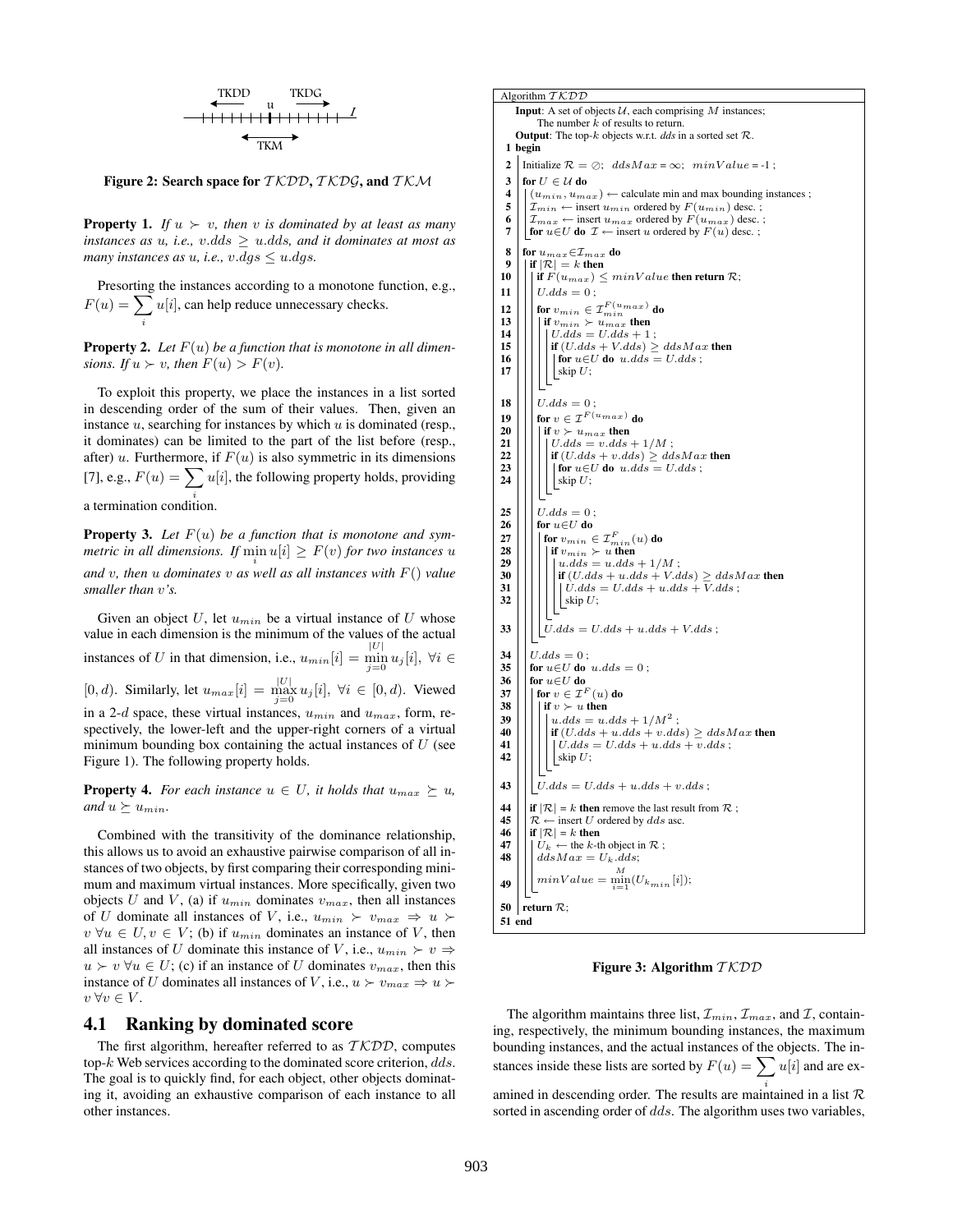$ddsMax$  and  $minValue$ , which correspond to an upper bound for  $dds$ , and to the minimum value of the current  $k$ -th object, respectively.

Given that, for an object U, we are interested in objects that *dominate* it, we search only for instances that are prior to those of U in  $I$  (see Figure 2). Since, the top matches are expected to appear in the beginning of  $I$ , this significantly reduces the search space. The basic idea is to use the bounding boxes of the objects to avoid as many dominance checks between individual instances as possible. After  $k$  results have been acquired, we use the score of the  $k$ -th object as a maximum threshold. Objects whose score exceeds the threshold are pruned. In addition, if at some point, it is guaranteed that the score of all the remaining objects exceeds the threshold, the search terminates.

More specifically, the algorithm, shown in Figure 3, proceeds in the following six steps.

**Step 1.** *Initializations (lines 2–7)*. The result set  $\mathcal{R}$  and the variables  $ddsMax$  and  $minValue$  are initialized. The lists  $\mathcal{I}_{min}$ ,  $\mathcal{I}_{max}$ , and  $\mathcal I$  are initialized, and sorted by  $F(u)$ . Then the algorithm iterates over the objects, according to their maximum bounding instance.

**Step 2.** *Termination condition (line 10)*. If the  $F()$  value of the current  $u_{max}$  does not exceed the minimum value of the current kth object, the result set  $R$  is returned and the algorithm terminates (see Property 3).

Step 3. *Dominance check object-to-object (lines 12–17)*. For the current object  $U$ , the algorithm first searches for objects that fully dominate it. For example, in the case of the data set of Figure 1, with a single dominance check between  $b_{max}$  and  $a_{min}$ , we can conclude that all instances  $b_1$ ,  $b_2$  and  $b_3$  are dominated by  $a_1$ ,  $a_2$ and  $a_3$ . According to property 2, only objects with  $F(v_{min}) >$  $F(u_{max})$  need to be checked. If a  $v_{min}$  is found to dominate  $u_{max}$ , then the score of U is increased by 1, and the sum of the new score and the score of  $V$  (see Property 1) is compared to the current threshold,  $ddsMax$ . If it exceeds the threshold, the object is pruned and the iteration continues with the next object. In this case, the score of the object is propagated to its instances for later use. Otherwise, the score of the object is reset, to avoid duplicates, and the search continues in the next step.

Step 4. *Dominance check object-to-instance (lines 19–24)*. This step searches for individual instances  $v$  that dominate  $U$ . For example, in Figure 1, a dominance check between  $d_{max}$  (which coincides with  $d_1$ ) and  $c_1$  shows that all instances  $d_1$ ,  $d_2$ , and  $d_3$  are dominated by  $c_1$ . As before, only instances with  $F(v) > F(u_{max})$ are considered. If an instance v is found to dominate  $u_{max}$ , then the score of  $U$  is increased by  $1/M$ , where  $M$  is the number of instances per object, and the sum of the new score and that of  $v$  is compared to the current threshold,  $ddsMax$ .

Step 5. *Dominance check instance-to-object (lines 26–33)*. If the object  $U$  has not been pruned in the previous two steps, its individual instances are considered. Each instance  $u$  is compared to instances  $v_{min}$ , with  $F(v_{min}) > F(u)$ . If it is dominated, the score of  $u$  is again increased by  $1/M$ , and the threshold is checked. In Figure 1, this is the case with  $d_3$  and  $b_{min}$ .

| Algorithm $TKDG$                                                                                                 |  |  |  |  |  |  |
|------------------------------------------------------------------------------------------------------------------|--|--|--|--|--|--|
| <b>Input:</b> A list $\mathcal I$ containing all instances u, in descending order of $F(u)$ ;                    |  |  |  |  |  |  |
| The number $k$ of results to return.                                                                             |  |  |  |  |  |  |
| <b>Output:</b> The top-k objects w.r.t. $dqs$ in a sorted set $\mathcal{R}$ .                                    |  |  |  |  |  |  |
| 1 begin                                                                                                          |  |  |  |  |  |  |
| Initialize $\mathcal{R} = \emptyset$ , $\mathcal{L} = \emptyset$ ;<br>2                                          |  |  |  |  |  |  |
| 3<br>$\mathcal{U} \leftarrow$ the set of objects in descending order of $F(u_{max})$ ;                           |  |  |  |  |  |  |
| for every object $U \in \mathcal{U}$ do<br>4                                                                     |  |  |  |  |  |  |
| if ( $\frac{ \mathcal{I}  - pos(u_{max})}{M} < R_{k-1}.dgs$ ) then return $\mathcal{R}$ ;                        |  |  |  |  |  |  |
| 5                                                                                                                |  |  |  |  |  |  |
| $\left  \text{ if } \left( \left  \mathcal{R} \right  = 0 \right) \right $ then add U in $\mathcal{R}$ ;<br>6    |  |  |  |  |  |  |
| 7<br><b>if</b> ( $\exists V \in \mathcal{L} \cup \mathcal{R}_{k-1}$ s.t. V fully dominates U <b>then</b> skip U; |  |  |  |  |  |  |
| set $U.dgs^- = 0$ , $U.dgs^+ = \sum \frac{ \mathcal{I}  - pos(u)}{M^2}$ ,                                        |  |  |  |  |  |  |
| 8                                                                                                                |  |  |  |  |  |  |
| $U_i = pos(u_{max});$                                                                                            |  |  |  |  |  |  |
| for $j =  \mathcal{R}  - 1$ to 0 do<br>9                                                                         |  |  |  |  |  |  |
| while (not (U.dgs <sup>+</sup> < $R_i.dgs^-$ or $U.dgs^- > R_i.dgs^+$ )) do<br>10                                |  |  |  |  |  |  |
| 11<br>refineBounds $(U, R_i)$ ;                                                                                  |  |  |  |  |  |  |
| if ( <i>U.dgs</i> <sup>+</sup> $\lt R_i.dgs$ <sup>-</sup> ) then<br>12                                           |  |  |  |  |  |  |
| 13<br><b>if</b> ( $j = k - 1$ ) then add U in L, and continue with the next object;                              |  |  |  |  |  |  |
| else move $R_{k-1}$ to $\mathcal{L}$ , add U in $\mathcal{R}$ after $R_i$ , and continue with the<br>14          |  |  |  |  |  |  |
| next object;                                                                                                     |  |  |  |  |  |  |
|                                                                                                                  |  |  |  |  |  |  |
| move $R_{k-1}$ to $\mathcal{L}$ , and add U at the beginning of $\mathcal{R}$ ;<br>15                            |  |  |  |  |  |  |
| return $\mathcal{R}$ :<br>16                                                                                     |  |  |  |  |  |  |
| 17 end                                                                                                           |  |  |  |  |  |  |
|                                                                                                                  |  |  |  |  |  |  |

Figure 4: Algorithm  $TKDG$ 

Step 6. *Dominance check instance-to-instance (lines 35–42)*. If all previous steps failed to prune the object, a comparison between individual instances takes place where each successful dominance check contributes to the object's score by  $1/M^2$ .

Step 7. *Result set update (lines 44–49)*. If U has not been pruned in any of the previous steps, it is inserted in the result set  $R$ . If k results exist, the last is removed. After inserting the new object, if the size of  $R$  is k, the thresholds  $ddsMax$  and  $minValue$  are set accordingly.

## 4.2 Ranking by dominating score

The  $TKDS$  algorithm, shown in Figure 4, computes the top- $k$ dominant Web services with respect to the dominating score, i.e., it retrieves the  $k$  match objects that dominate the larger number of other objects. This is a more challenging task compared to that of  $TKDD$ , for the following reason. Let  $pos(u)$  denote the position of the currently considered instance  $u$  in the sorted, decreasing by F, list  $I$  of instances. To calculate u.dds,  $TKDD$  performs in the worst case  $pos(u)$  dominance checks, i.e., with those before u in the list. On the other hand to calculate u.dqs,  $TKDS$  must perform in the worst case  $|\mathcal{I}| - pos(u)$  checks, i.e., those after u (see Figure 2). Since the most dominating and less dominated objects are located close to the beginning of  $I$ , execution will terminate when  $pos(u)$  is small relative to  $|\mathcal{I}|$ . As a result, the search space for  $TKDS$  is significantly larger than  $TKDD$ 's. Furthermore,  $TKDD$  allows for efficient pruning as it searches among objects and/or instances that have already been examined in a previous iteration, and therefore (the bounds of) their scores are known.

The  $TKD\mathcal{G}$  algorithm maintains three structures: (1) the  $\mathcal I$  list; (2) a list  $R$  of at most  $k$  objects (current results), ordered by dominating score descending; (3) a list  $\mathcal L$  containing objects that have been disqualified from  $\mathcal{R}$ , used to prune other objects. The lists  $\mathcal{R}$ and  $\mathcal L$  are initially empty.

Similar to  $TKDD$ , the algorithm iterates over the objects, in descending order of their maximum bounding instance *(lines 3–4)*.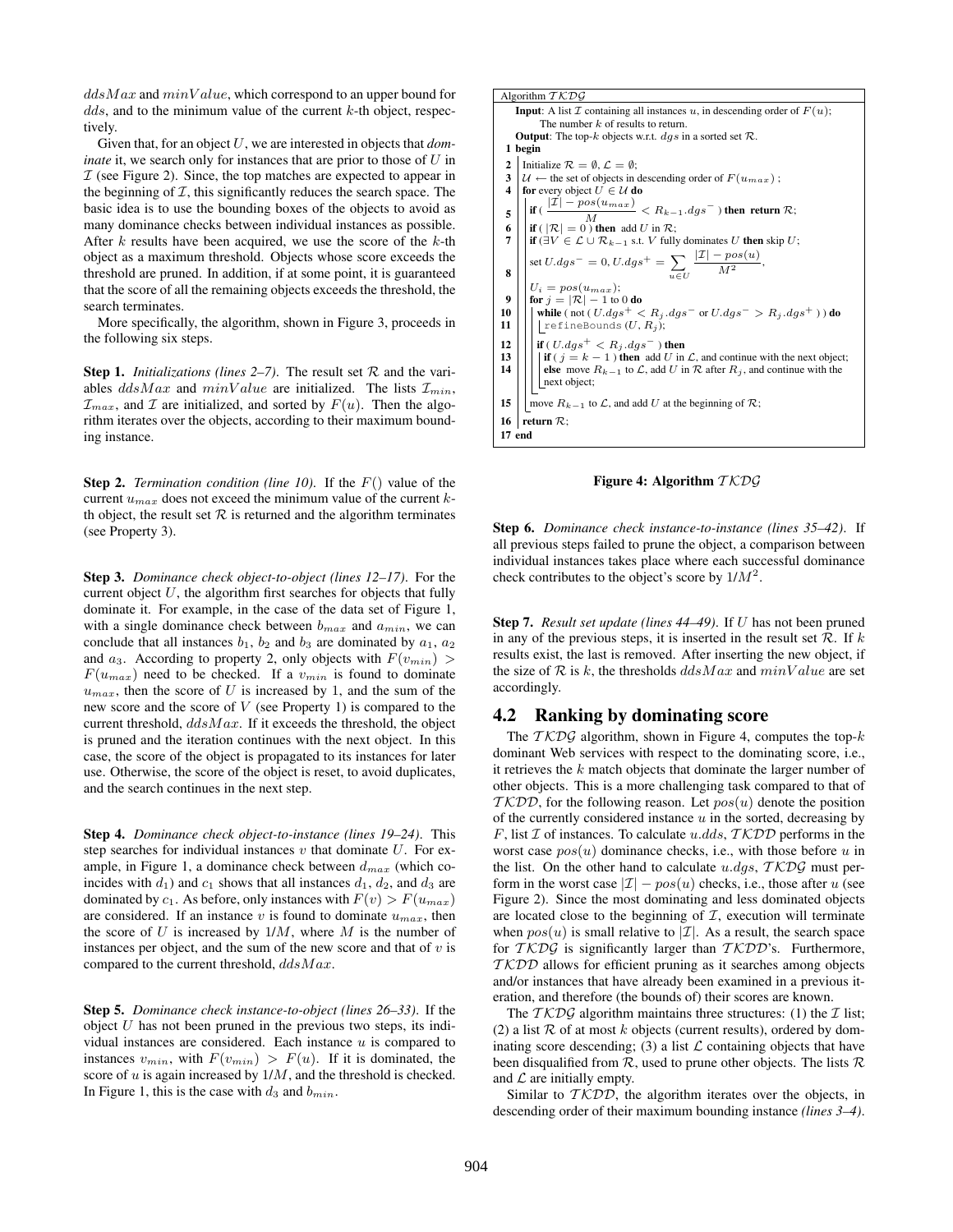Let  $U$  be the currently examined object.  $U$  can dominate at most  $|\mathcal{I}| - pos(u_{max})$  instances. If this amount, divided by the number of instances per object, is lower than  $T$ , where  $T$  is the lower bound for the score of the k-th object in  $R$ , the whole process terminates, and the result set  $R$  is returned *(line 5)*. On the other hand, if the result set is empty, then U is added as the first result *(line 6)*.

Next, if U is dominated by the k-th object in  $\mathcal R$  or by any object in  $\mathcal{L}$ , it is pruned *(line 7)*. Otherwise, we need to check whether U qualifies for  $R$ . For an examined object U it is straightforward to calculate its dominating score, by examining all instances in  $\mathcal{I}$ , starting from the position of its best instance. However, we avoid unnecessary computations by following a lazy approach, which examines instances in  $\mathcal I$  until a position that is sufficient to qualify (disqualify) U for (from) the current result set  $\mathcal{R}$ . For this purpose, we maintain for each examined object  $U$  a lower and an upper bound for its dominating score,  $U.dgs^-$  and  $U.dgs^+$  respectively, as well as the last examined position in  $\mathcal{I}$ , denoted by  $U_i$ . We initialize the lower and upper bounds for  $U.dqs$  to

$$
U.dgs^{-} = 0 \text{ and } U.dgs^{+} = \sum_{u \in U} \frac{|\mathcal{I}| - pos(u)}{M^2}
$$

,

respectively. Also, the last examined position for  $U$  is initialized to  $U_i = pos(u_{max})$  *(line 8).* 

Let V be the k-th result in  $\mathcal{R}$ . We start by comparing U with V. Three cases may occur: (1) if  $U.dgs^+ < V.dgs^-$ , then U does not qualify for R, and it is inserted in  $\mathcal{L}$ ; (2) if  $U.dqs^{-} > V.dqs^{+}$ ,  $U$  is inserted in  $R$  before  $V$ , and it is recursively compared to the preceding elements of V in  $\mathcal{R}$ ; if V was the k-th object in  $\mathcal{R}$ , it is removed from R and it is inserted in  $\mathcal{L}$ ; (3) otherwise, the lower and upper bounds of  $U$  and  $V$  need to be refined, until one of the conditions (1) or (2) is satisfied. This refinement is performed by searching in  $\mathcal I$  for instances dominated by an instance of  $U$ , starting from the position  $U_i$ . At each step of this search, the instance at this position,  $v$ , is compared to the instances of  $U$  preceding it. For each instance  $u$  of  $U$  that dominates (does not dominate)  $v$ , the lower (upper) bound of the dominating score of  $U$  is increased (decreased) by  $1/M^2$ . Also, the last examined position for U is incremented by 1. Notice that, as in  $TKDD$ , if  $F(v)$  does not exceed the minimum value of  $u$ , then  $u$  dominates  $v$  and all its susequent instances, hence, the lower bound of the score of  $u$  is updated accordingly, without performing dominance checks with those instances *(lines 9–15)*.

#### 4.3 Ranking by dominance score

The previously presented algorithms take into consideration either one of the dds or dgs scores. In the following, we present an algorithm, referred to as  $TKM$ , that computes the top-k matches with respect to the third criterion introduced in Section 3, which combines both measures. In particular, this algorithm is derived by the algorithm  $TKDG$ , with an appropriate modification to account also for the dominated score. More specifically, this modification concerns the computation of the lower and upper bounds of the scores. First, the lower bound for the score of an object is now initialized as:

$$
U.dgs^{-} = -\lambda \cdot \sum_{u \in U} \frac{pos(u)}{M^2}
$$
 (9)

instead of 0. Second, the bounds refinement process now needs to consider two searches, one for instances dominated by the current object, and one for instances that dominate the current object (see Figure 2). These searches proceed interchangeably, and the bounds are updated accordingly. Consequently, two separate cursors need to be maintained for each object, to keep track of the progress of each search in the list containing the instances.

# 5. EXPERIMENTAL EVALUATION

In this section we present an extensive experimental study of our approach. In particular, we conduct two sets of experiments. First, we investigate the benefits resulting from the use of the proposed ranking criteria with respect to the recall and precision of the computed results. For this purpose, we rely on a publicly available, well-known benchmark for Web service discovery, comprising real-world service descriptions, sample requests, and relevance sets. In particular, the use of the latter, which are manually identified, allows to compare the results of our methods against human judgement. In the second set of experiments, we consider the computational cost of the proposed algorithms under different combinations of values for the parameters involved, using synthetic data sets.

Our approach has been implemented in Java and all the experiments were conducted on a Pentium D 2.4GHz with 2GB of RAM, running Linux.

#### 5.1 Retrieval Effectiveness

To evaluate the quality of the results returned by the three proposed criteria, we have used the publicly available service retrieval test collection OWLS-TC  $v2^2$ . This collection contains real-world Web service descriptions, retrieved mainly from public IBM UDDI registries. More specifically, it comprises: (a) 576 service descriptions, (b) 28 sample requests, and (c) a manually identified relevance set for each request.

Our prototype comprises two basic components: (a) a matchmaker, based on the OWLS-MX service matchmaker [23], and (b) a component implementing the algorithms presented in Section 4 for processing the degrees of match computed by the various matching criteria and determining the final ranking of the retrieved services.

OWLS-MX matches I/O parameters extracted from the service descriptions, exploiting either purely logic-based reasoning (M0) or combined with some content-based, IR similarity measure. In particular, the following measures are considered: loss-of-information measure (M1), extended Jaccard similarity coefficient (M2), cosine similarity (M3), and Jensen-Shannon information divergence based similarity (M4). Given a request  $R$  and a similarity measure (M0– M4), the degrees of match among its parameters and those of a service S are calculated and then aggregated to produce the relevance score of S. Therefore, given a request, a ranked list of services is computed for each similarity criterion. Note that in OWLS-MX no attempt to combine rankings from different measures is made.

We have adapted the matching engine of OWLS-MX as follows. For a pair  $\langle R, S \rangle$ , instead of a single aggregated relevance score, we retrieve a score vector containing the degrees of match for each parameter. Furthermore, for any such pair, all similarity criteria (M0–M4) are applied, resulting in five score vectors. Hence, for a request having in total d I/O parameters, each matched service corresponds essentially to an object, and the score vectors correspond to the object's d-dimensional instances. Then, the algorithms  $TKDD, TKDG$ , and  $TKM$ , described in Section 4, are applied to determine the ranked list of services for each criterion.

To evaluate the quality of the results, we apply the following standard IR evaluation measures [4]:

• *Interpolated Recall-Precision Averages*: measures precision, i.e., percent of retrieved items that are relevant, at various

<sup>2</sup>http://www-ags.dfki.uni-sb.de/~klusch/ owls-mx/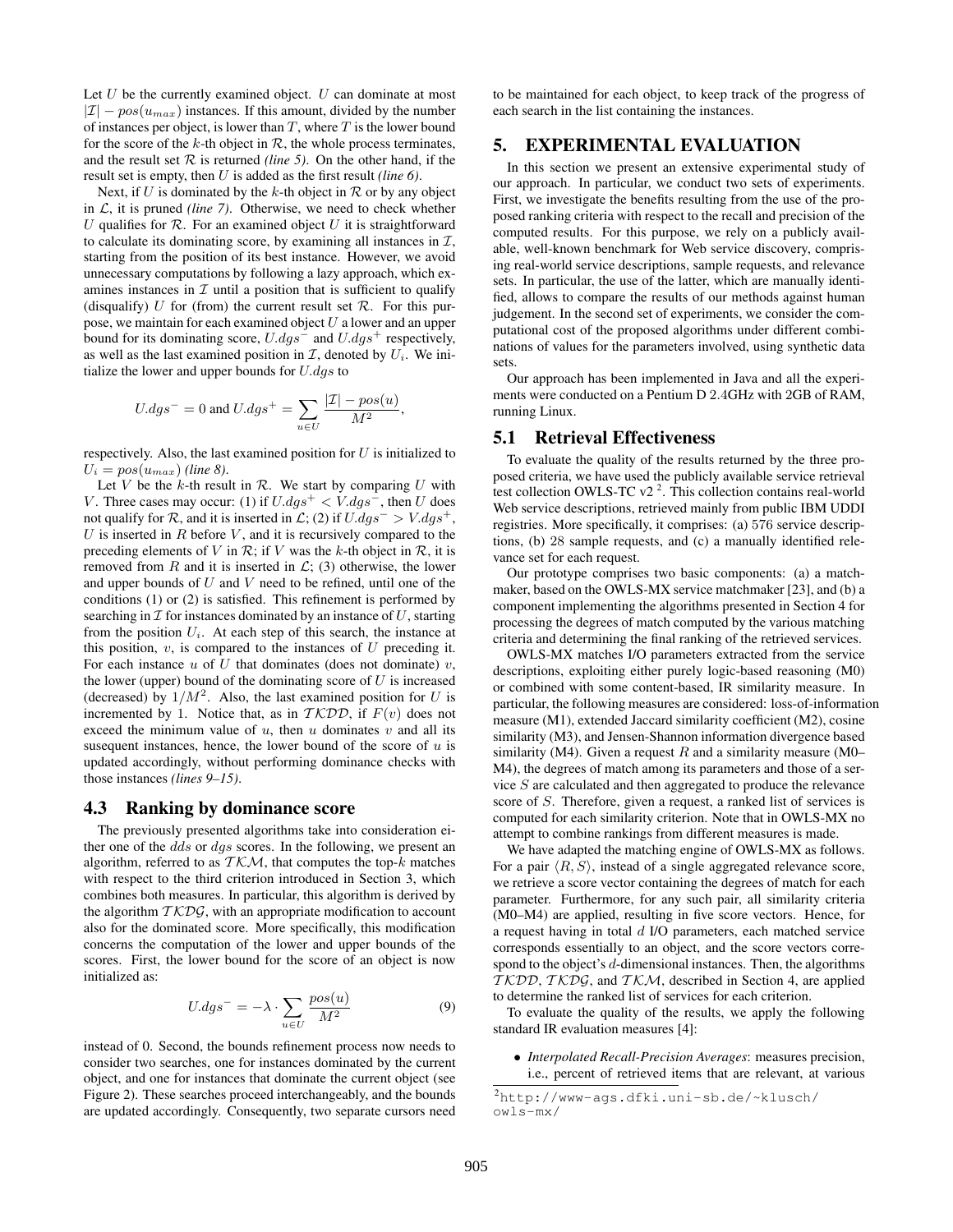

Figure 5: Recall-Precision graphs:  $TKDD, TKDS$  and  $TKM$ 

recall levels, i.e., after a certain percentage of all the relevant items have been retrieved.

- *Mean Average Precision (MAP)*: average of precision values calculated after each relevant item is retrieved.
- *R-Precision (R-prec)*: measures precision after all relevant items have been retrieved.
- *bpref* : measures the number of times judged non-relevant items are retrieved before relevant ones.
- *Reciprocal Rank (R-rank)*: measures (the inverse of) the rank of the top relevant item.
- *Precision at*  $N$  *(P@N)*: measures the precision after  $N$  items have been retrieved.

The conducted evaluation comprises three stages.

First, we compare the three different ranking criteria considered in our approach. The resulting recall-precision graphs are depicted in Figure 5. Regarding  $TKM$ , we study the effect of the parameter  $\lambda$  (see Section 3), considering 4 variations, denoted as  $TKM$ λ, for λ=1, 5, 20, 50. As shown in Figure 5, for a recall level up to 30%, the performance of all methods is practically the same. Differences start to become more noticeable after a recall level of around 60%, where the precision of  $TKD\mathcal{G}$  starts to degrade at a considerably higher rate compared to that of  $TKDD$ . This means that several services, even though dominating a large number of other matches, were not identified as relevant in the provided relevance sets. On the other hand, as expected, the behavior of  $TKM$ is dependent on the value of  $\lambda$ . Without considering any scaling factor, i.e., for  $\lambda=1$ , the effect of the *dds* criterion is low, and, hence, although  $TKM$  performs better than  $TKDS$ , it still follows its trend. However, significant gains are achieved by values of  $\lambda$  that strike a good balance between the two criteria, dds and dqs. The heuristic presented in Section 3, provides us with a starting value  $\lambda_H$ , which is equal to 5 for the data set into consideration. All our experiments with the real data show that  $TKM-\lambda_H$ , i.e., TKM having  $\lambda = \lambda_H$ , produces better results than the other two methods. This is illustrated by the graph  $TKM-5$  in Figure 5. In addition, the experiments show that for values of  $\lambda$  lower than  $\lambda_H$ ,  $TKM$  does not produce better results; i.e., the effect of dds is still not sufficient. On the other hand, we can get further improved results (by a factor of around 1% in our experimental data set), by tuning  $\lambda$  into a range of values belonging to the same order of magnitude as  $\lambda_H$ . (Obviously, the tuning of  $\lambda$  is required only once



Figure 6: Recall-Precision graphs:  $TKM$  and individual measures M0-M4

per data set.) In our experiments, we got the best performance of TKM for values of  $\lambda$  around 20, which, as demonstrated by the graph in Figure 5, produces slightly better precision than  $TKM-5$ . Further increasing the factor  $\lambda$ , i.e., the effect of the *dds* criterion, fails to provide better results, and, as expected, it eventually converges back to  $TKDD$ , as illustrated by the  $TKM-50$  graph in Figure 5.

Next, we examine the resulting benefit of the dominance-based ranking compared to applying either of the individual similarity measures M0-M4. The recall-precision measures are illustrated in Figure 6. To avoid overloading the figure, only the  $TKM-5$ and  $TKM-20$  have been plotted. As shown, the dominance-based ranking clearly outperforms all the individual similarity measures. This can be attributed to the fact that the combination of all the matching criteria constitutes the matchmaker more tolerant to the false positive or false negative results returned by the individual measures [22].

As this is not very surprising, to better gauge the effectiveness of our methodology, we finally compare it to better informed approaches, as well. When multiple rankings exist, a common practice for boosting accuracy is to combine, or *fuse*, the individual results. Several methods, reviewed in Section 2, exist for this task. We compare our method to four popular fusion techniques: the score-based approaches CombSum and CombMNZ [18], the simple rank-based method of Borda-fuse [3], and the Outranking approach [17]. The first three techniques are parameter-free. On the other hand, the latter requires a family of outranking relations, where each relation is defined by four threshold values ( $s_p, s_u, c_{min}$ ,  $d_{max}$ ). We chose to employ a single outranking relation, setting the parameters to  $(0, 0, M, M - 1)$ , satisfying, thus, Pareto-optimality (M denotes the number of ranking lists, or criteria, which is 5 in our case). The obtained recall-precision graphs are shown in Figure 7. Again, our approach clearly outperforms the other methods. This gain becomes even more apparent, when noticing through Figures 6 and 7 that these fusion techniques, in contrast to our approach, fail to demonstrate a significant improvement over the individual similarity measures.

In addition to the recall-precision graphs discussed above, Table 2 details the results of all the compared methods for all the aforementioned IR metrics. For each metric, the highest value is shown in bold (we treat the values of both versions of  $TKM$  uniformly), whereas the second highest in italic. In summary,  $TKDD$ and  $TKDG$  produce an average gain of 8.33% and 6.44%, respectively, with respect to the other approaches. Additionally,  $TKM-5$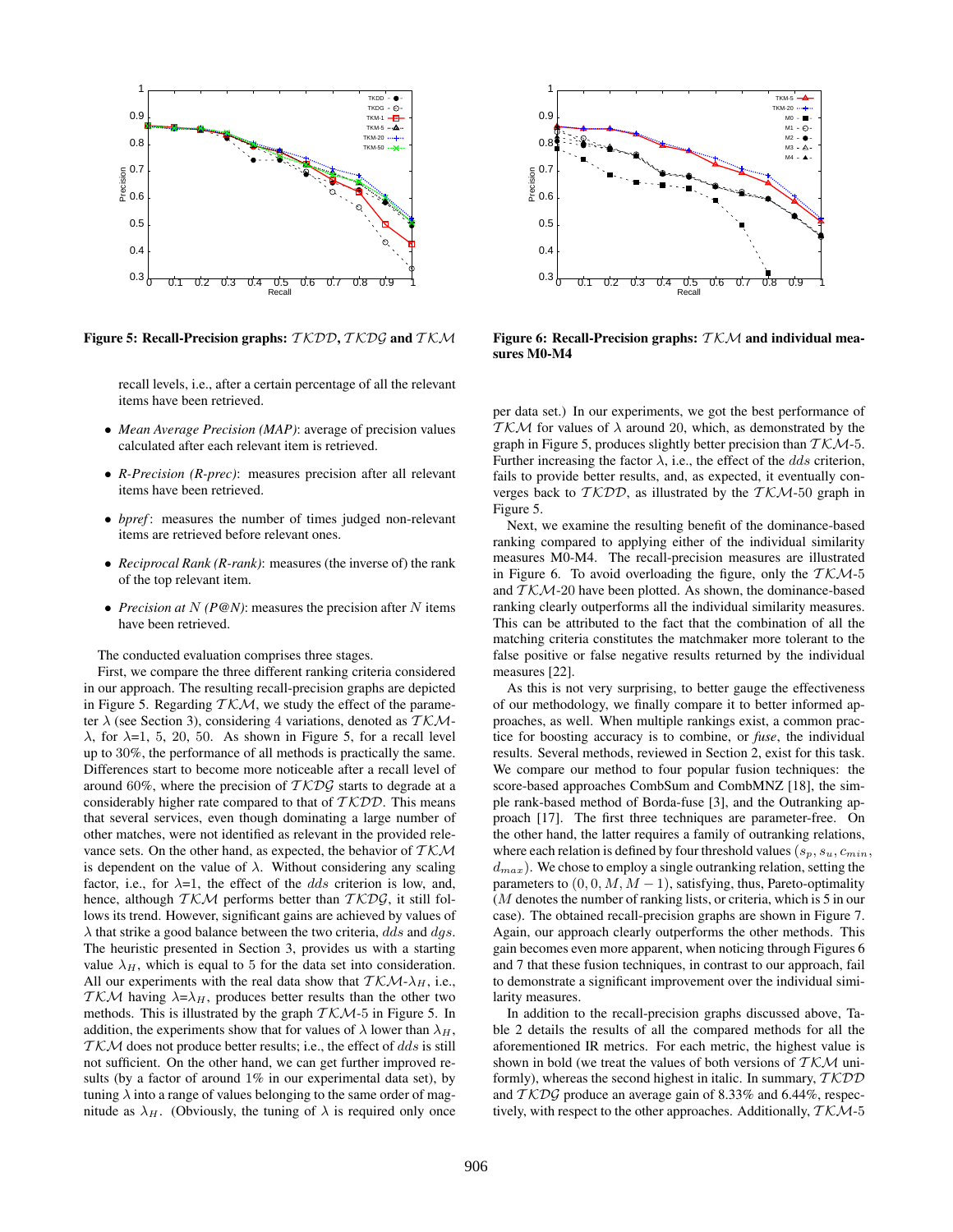

Figure 7:  $TKM$  and fusion approaches

|  |  | Table 2: IR metrics for all methods |  |  |  |
|--|--|-------------------------------------|--|--|--|
|  |  |                                     |  |  |  |

| Method         | MAP    | R-prec | bpref  | <b>R-rank</b> | P@5    | P@10   | P@15   | P@20   |
|----------------|--------|--------|--------|---------------|--------|--------|--------|--------|
| <b>TKDD</b>    | 0.7050 | 0.6266 | 0.6711 | 0.8333        | 0.8071 | 0.6893 | 0.6143 | 0.5446 |
| <b>TKDG</b>    | 0.6750 | 0.6233 | 0.6334 | 0.8333        | 0.8143 | 0.7143 | 0.6238 | 0.5089 |
| TKM-5          | 0.7249 | 0.6618 | 0.7098 | 0.8393        | 0.8000 | 0.7036 | 0.6738 | 0.5714 |
| <b>TKM-20</b>  | 0.7375 | 0.6808 | 0.7243 | 0.8393        | 0.8000 | 0.7250 | 0.6857 | 0.5750 |
| M <sub>0</sub> | 0.5097 | 0.5128 | 0.5138 | 0.7217        | 0.6357 | 0.6071 | 0.5357 | 0.4464 |
| M1             | 0.6609 | 0.5966 | 0.6313 | 0.8155        | 0.7571 | 0.6679 | 0.5738 | 0.5268 |
| M <sub>2</sub> | 0.6537 | 0.5903 | 0.6260 | 0.7708        | 0.7357 | 0.6536 | 0.5762 | 0.5232 |
| M <sub>3</sub> | 0.6595 | 0.5924 | 0.6254 | 0.8482        | 0.7357 | 0.6571 | 0.5762 | 0.5161 |
| M <sub>4</sub> | 0.6585 | 0.5822 | 0.6234 | 0.8127        | 0.7429 | 0.6571 | 0.5690 | 0.5250 |
| Borda          | 0.6509 | 0.5778 | 0.6210 | 0.7577        | 0.7357 | 0.6464 | 0.5667 | 0.5179 |
| MNZ.           | 0.6588 | 0.5903 | 0.6274 | 0.8214        | 0.7357 | 0.6536 | 0.5738 | 0.5286 |
| Outrank        | 0.6477 | 0.5811 | 0.6164 | 0.7575        | 0.7214 | 0.6500 | 0.5643 | 0.5179 |
| Sum            | 0.6588 | 0.5903 | 0.6274 | 0.8214        | 0.7357 | 0.6536 | 0.5738 | 0.5286 |

and  $TKM-20$  improve the quality of the results by a percentage (average values) of 11.44% and 12.56%, respectively.

#### 5.2 Computational Cost

In this section, we consider the computational cost of  $TKDD$ ,  $TKDS$ , and  $TKM$ , for different values of the involved parameters. These parameters and their examined values are summarized in Table 3. Parameters  $N$  and  $k$  refer to the number of available services and the number of results to return, respectively. Parameter d corresponds to the number of parameters in the service request, i.e., the dimensionality of the match objects. Parameter  $M$  denotes the number of distinct matching criteria employed by the service matchmaker.

We first provide a theoretical analysis, and then report our experimental findings on synthetically generated data sets.

*Theoretical Analysis*. To determine the dominated and dominating scores, our methods need to compare the instances of all services with each other, in the worst case. In total, there are  $N \cdot M$ instances (i.e., M match instances per service), hence we perform  $O(N^2M^2)$  dominance checks. For any pair of instances, a dominance check needs to examine the degrees of match for all  $d$  parameters. As a result, the complexity of our methods is  $O(dN^2M^2)$ . Clearly, this is a worst-case bound, as our algorithms need only find the top- $k$  dominant services and employ various optimizations for reducing the number of dominance checks.

For the sake of comparison, we also discuss briefly the computational cost of the fusion techniques considered in Section 5.1. These take as input  $M$  lists, one for each criterion, containing the  $N$ advertised services ranked in decreasing order of their *overall* degree of match with the request. Therefore, an aggregation of the in-



Figure 8: Effect of parameters under low (left graph of each pair) and high (right graph of each pair) variance  $var$ 

dividual parameter-wise scores is required. CombSum, CombMNZ and Borda-fuse scan the lists, compute a *fused* score for each service and output the results sorted by this score. This procedure costs  $O(NM + N \log N)$ , where the first (second) summand corresponds to scanning (sorting). The Outranking method computes the fused score in a different manner: for each pair of services it counts agreements and disagreements as to which is better in the ranked lists. Therefore, its complexity is  $O(N^2M)$ . Note that all fusion techniques are independent of  $d$  due to the reduction of the individual parameter scores to a single overall score. In practice, the performance of  $TKD\mathcal{G}$  and  $TK\mathcal{M}$  resembles that of the Outranking method, while  $TKDD$  performs as well as the other fusion approaches. Therefore, for clarity of the presentation, in the rest of our analysis, we focus only on the three proposed methods.

*Experimental Analysis*. We used a publicly available synthetic generator<sup>3</sup> to obtain different types of data sets, with varying distributions represented by the parameters corr and var, shown in Table 3. Given a similarity metric, parameter corr denotes the correlation among the degrees of match for the parameters of a service. We consider three distributions: in independent *(ind)*, degrees of match are assigned independently to each parameter; in correlated (cor), the values in the match instance are positively correlated, i.e., a good match in some service parameters increases the possibility of a good match in the others; in anti-correlated (ant) the values are negatively correlated, i.e., good matches (or bad matches) in all parameters are less likely to occur. Parameter var controls the variance of results among similarity metrics. When var is low, matching scores from different criteria are similar. Hence, the instances of the same match object are close to each other in the d-dimensional space. On the other hand, when  $var$  is high, the matching scores from different criteria are dissimilar and, consequently, instances are far apart. We report our measures for variance around 10% (low) and 20% (high).

<sup>3</sup>http://randdataset.projects.postgresql.org/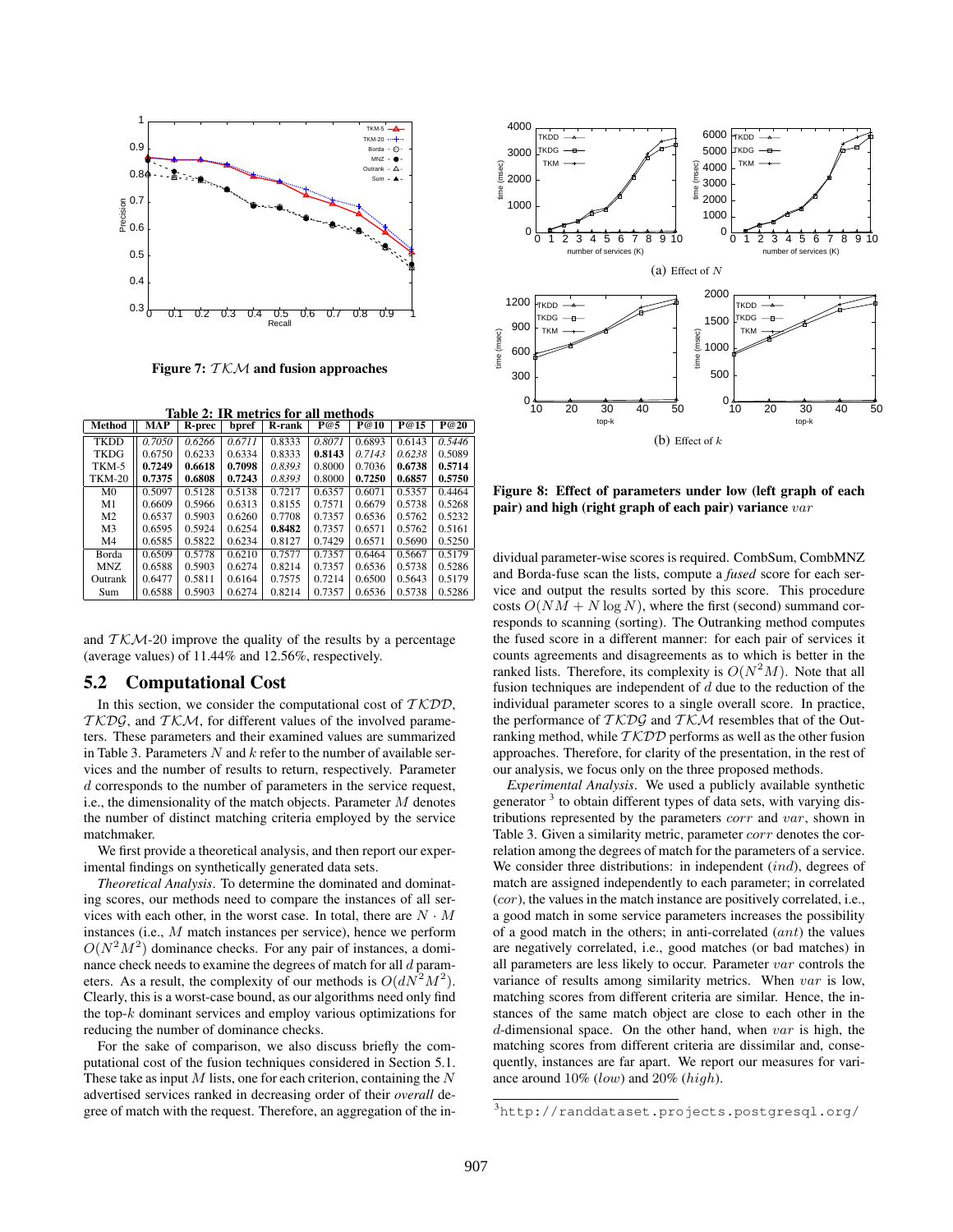Table 3: Parameters and examined values

| <b>Parameter</b>      | <b>Symbol</b> | Values             |
|-----------------------|---------------|--------------------|
| Number of services    |               | $[1, 10]$ K, 5K    |
| Number of results     | k.            | 10, 20, 30, 40, 50 |
| Number of dimensions  |               | 2, 4, 6, 8, 10     |
| Number of instances   | M             | 2, 4, 6, 8, 10     |
| Parameter correlation | corr          | ind, cor, ant      |
| Instance variance     | var           | low, high          |



Figure 9: Effect of parameters under low (left graph of each pair) and high (right graph of each pair) variance  $var$ 

In all experimental setups, we investigate the effect of one parameter, while we set the remaining ones to their default values, shown bold in Table 3. As a default scenario, we consider a request with 4 parameters, asking for the top-30 matches of a set of 5K partially matching service descriptions, using 4 different similarity measures. For the factor  $\lambda$  in  $TKM$ , we used the value  $\lambda_H$  appropriately estimated for each corresponding data set. The results are presented in Figure 9.

In general, all experiments indicate that  $TKDD$  is the most efficient method. As already discussed,  $TKDD$  is interested in objects that dominate the top match objects; hence, it searches a relatively small portion of the data set. On the contrary, the search space for  $TKD\mathcal{G}$  is significantly larger, so its delay is expected. Similarly,  $TKM$  performance suffers mainly due to the impact of dgs score; therefore, it is reasonable that it follows the same trend as  $TKD\mathcal{G}$ , with a slight additional overhead for accounting for dds score, as well. These observations are more apparent in Figure 8(a), where it can be seen that  $TKDD$  is very slightly affected, as opposed to  $TKDS$  and  $TKM$ , by the size of the data set. Another interesting observation refers to the effect of the dimensionality (Figure 9(b)), which at higher values becomes noticeable even for  $TKDD$ . This, in fact, is a known problem faced by the skyline computation approaches as well. As the dimensionality increases, it becomes increasingly more difficult to find instances dominating other instances; hence, many unnecessary dominance



Figure 10: Effect of corr under low (left) and high (right) variance var

checks are performed. A possible work-around is to group together related service parameters so as to decrease the dimensionality of the match objects. For the same reasons, a similar effect is observed in Figure 10. For correlated data sets, where many successful dominance checks occur, the computational cost for all methods drops close to zero. On the contrary, for anti-correlated data sets, where very few dominance checks are successful, the computational cost is significantly larger.

Summarizing, the final choice of the appropriate ranking method depends on the application. All three proposed measures produce significantly more effective results than the previously known approaches. If an application favors more accurate results, then  $TKM$ seems as an excellent solution. If the time factor acts as the driving decision point, then  $TKDD$  should be favored, since it provides high quality results (see Table 2) almost instantly (see Figures 9 and 10).

#### 6. CONCLUSIONS

In this paper, we have addressed the issue of top- $k$  retrieval of Web services, with multiple parameters and under different matching criteria. We have presented three suitable criteria for ranking the match results, based on the notion of *dominance*. We have provided three different algorithms,  $TKDD$ ,  $TKDS$ , and  $TKM$ , for matching Web service descriptions with service requests according to these criteria. Our extensive experimental evaluation shows that our approach compared to the state of the art significantly improves the effectiveness of the search by an average factor of 12%. Since our methods combine more than one similarity measures, their execution time is affected. However,  $TKDD$  runs in almost instant time, while still producing results that outperform the traditional approaches by an average extent of 8.33%.

### 7. REFERENCES

- [1] R. Akkiraju and et. al. Web Service Semantics WSDL-S. In *W3C Member Submission*, November 2005.
- [2] G. Alonso, F. Casati, H. A. Kuno, and V. Machiraju. *Web Services - Concepts, Architectures and Applications*. Data-Centric Systems and Applications. Springer, 2004.
- [3] J. A. Aslam and M. H. Montague. Models for metasearch. In *SIGIR*, pages 275–284, 2001.
- [4] R. A. Baeza-Yates and B. A. Ribeiro-Neto. *Modern Information Retrieval*. ACM Press / Addison-Wesley, 1999.
- [5] W.-T. Balke, U. Güntzer, and C. Lofi. Eliciting matters controlling skyline sizes by incremental integration of user preferences. In *DASFAA*, pages 551–562, 2007.
- [6] W.-T. Balke and M. Wagner. Cooperative Discovery for User-Centered Web Service Provisioning. In *ICWS*, pages 191–197, 2003.
- [7] I. Bartolini, P. Ciaccia, and M. Patella. Efficient sort-based skyline evaluation. *ACM TODS*, 33(4):1–45, 2008.